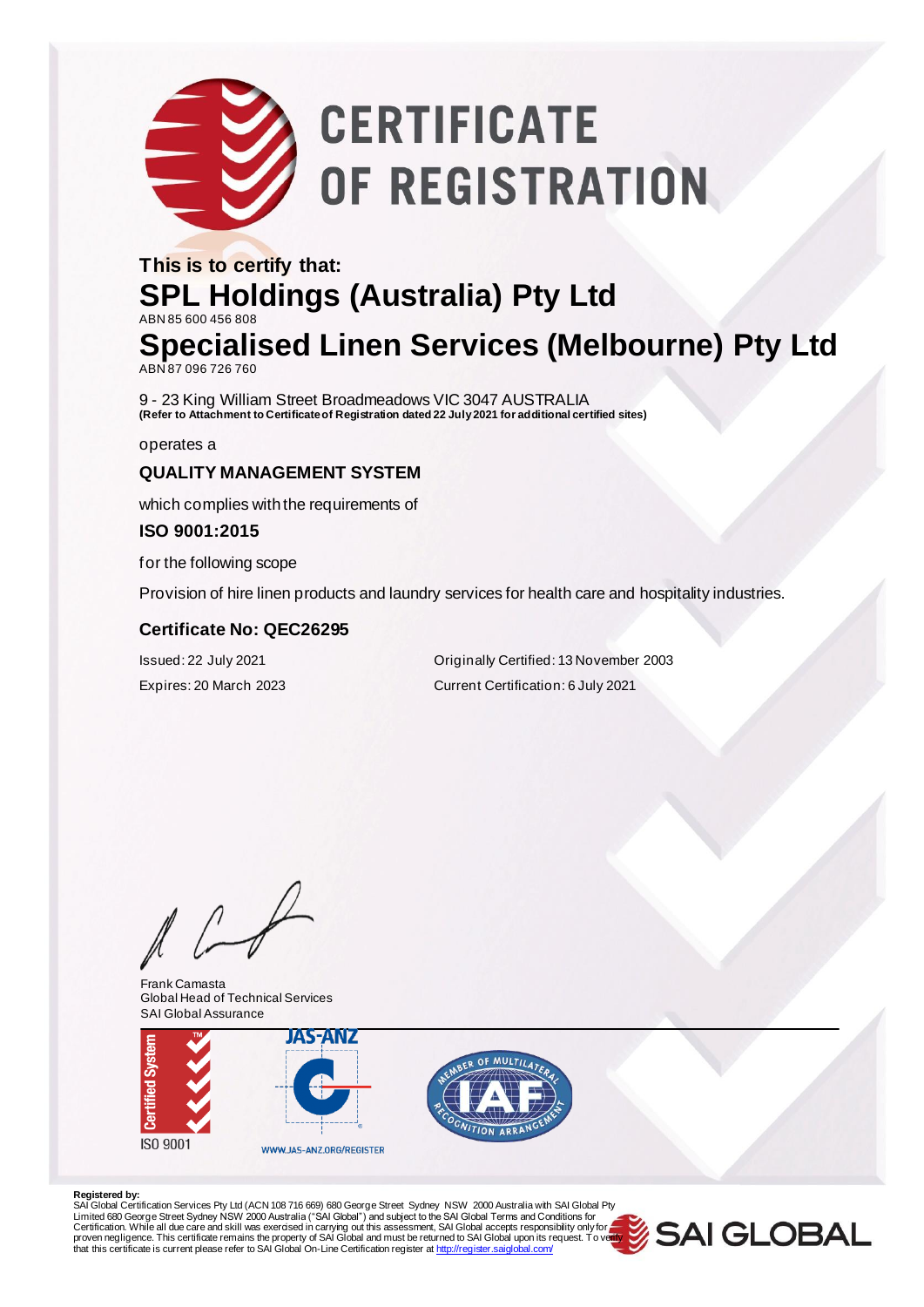

## **ATTACHMENT TO CERTIFICATE** OF REGISTRATION

These sites are registered under certificate No: QEC26295 issued on 22 July 2021.

### **SPL Holdings (Australia) Pty Ltd**

56 Canterbury Road Bankstown NSW 2200 AUSTRALIA 13-17 Dutton Street, Portsmith Cairns QLD 4870 AUSTRALIA 26-32 Nealdon Drive Meadowbrook QLD 4131 AUSTRALIA 8 Central Park Drive Paget QLD 4740 AUSTRALIA 59 Stephens Avenue Torrensville SA 5031 AUSTRALIA 5 Ryelane Street Maddington WA 6109 AUSTRALIA

These registrations are dependent on SPL Holdings (Australia) Pty Ltd maintaining their scope of registration to ISO 9001:2015.

**Registered by:**<br>SAI Global Certification Services Pty Ltd (ACN 108 716 669) 680 George Street Sydney NSW 2000 Australia with SAI Global Pty Limited 680 George Street Sydney NSW 2000 Australia ("SAI Global") and subject to the SAI Global Terms and Conditions for<br>Certification. While all due care and skill was exercised in carrying out this assessment, SAI Globa proven negligence. This certificate remains the property of SAI Global and must be returned to SAI Global upon its request. To veil<mark>ly</mark><br>that this certificate is current please refer to SAI Global On-Line Certification regi

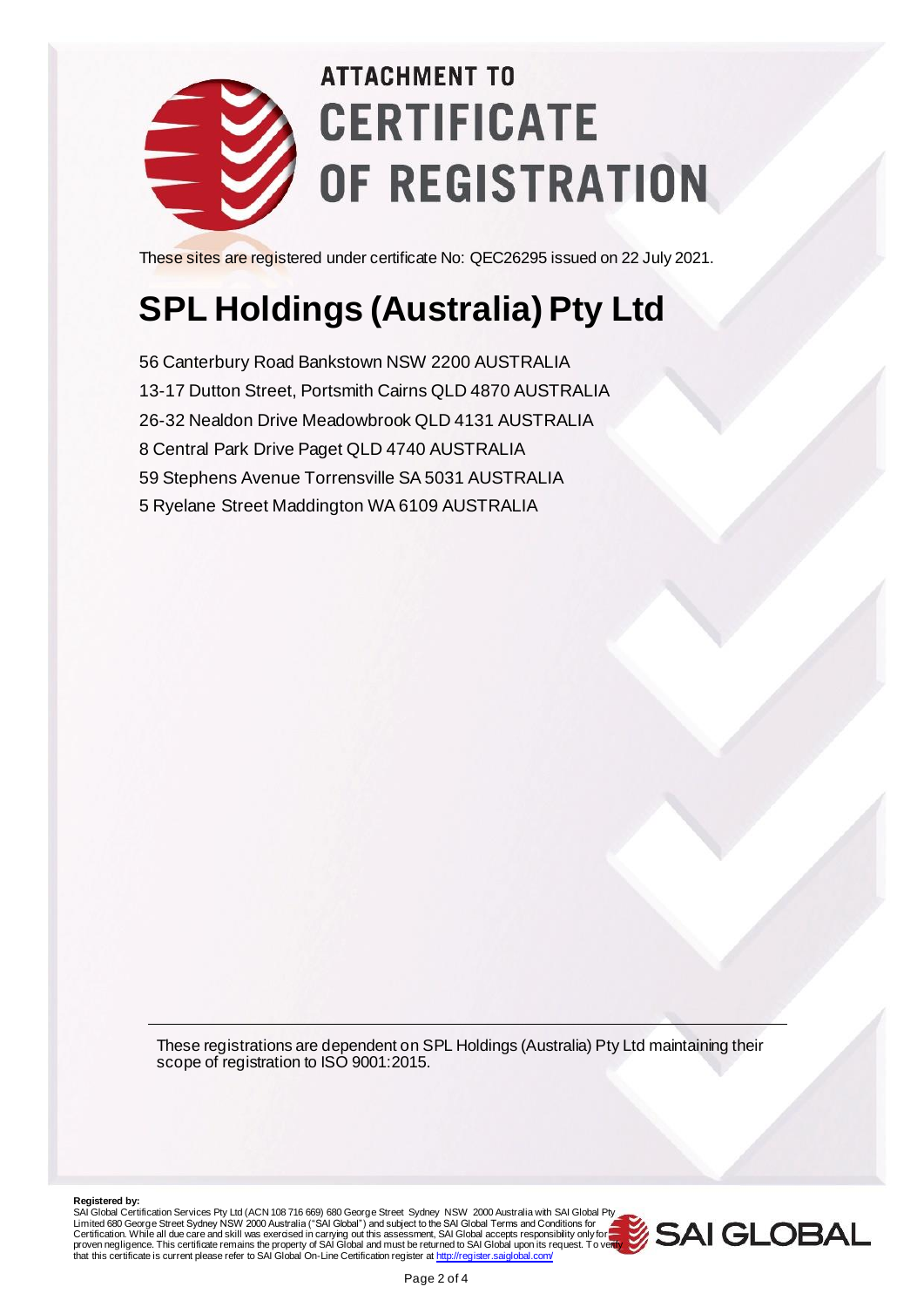

## **ATTACHMENT TO CERTIFICATE** OF REGISTRATION

These sites are registered under certificate No: QEC26295 issued on 22 July 2021.

### **SPL Holdings (Australia) Pty Ltd**

| <b>SAI Site Cert no.</b> | <b>Certified Site Details</b>                                                                                       | <b>Effective Date</b> |  |
|--------------------------|---------------------------------------------------------------------------------------------------------------------|-----------------------|--|
| C-400539                 | 56 Canterbury Road Bankstown NSW 2200 AUSTRALIA 6 July 2021                                                         |                       |  |
|                          | Site Scope:<br>Provision of hire linen products and laundry services for<br>health care and hospitality industries. |                       |  |
| C-400548                 | 13-17 Dutton Street, Portsmith Cairns QLD 4870<br><b>AUSTRALIA</b>                                                  | 6 July 2021           |  |
|                          | Site Scope:<br>Provision of hire linen products and laundry services for<br>health care and hospitality industries. |                       |  |
| C-400551                 | 26-32 Nealdon Drive Meadowbrook QLD 4131<br><b>AUSTRALIA</b>                                                        | 6 July 2021           |  |
|                          | Site Scope:<br>Provision of hire linen products and laundry services for<br>health care and hospitality industries. |                       |  |
| C-400557                 | 8 Central Park Drive Paget QLD 4740 AUSTRALIA                                                                       | 6 July 2021           |  |
|                          | Site Scope:<br>Provision of hire linen products and laundry services for<br>health care and hospitality industries. |                       |  |
| C-400545                 | 59 Stephens Avenue Torrensville SA 5031 AUSTRALIA 6 July 2021                                                       |                       |  |
|                          | Site Scope:<br>Provision of hire linen products and laundry services for<br>health care and hospitality industries. |                       |  |

These registrations are dependent on SPL Holdings (Australia) Pty Ltd maintaining their scope of registration to ISO 9001:2015.

**Registered by:**<br>SAI Global Certification Services Pty Ltd (ACN 108 716 669) 680 George Street Sydney NSW 2000 Australia with SAI Global Pty Limited 680 George Street Sydney NSW 2000 Australia ("SAI Global") and subject to the SAI Global Terms and Conditions for<br>Certification. While all due care and skill was exercised in carrying out this assessment, SAI Globa proven negligence. This certificate remains the property of SAI Global and must be returned to SAI Global upon its request. To veil<mark>ly</mark><br>that this certificate is current please refer to SAI Global On-Line Certification regi